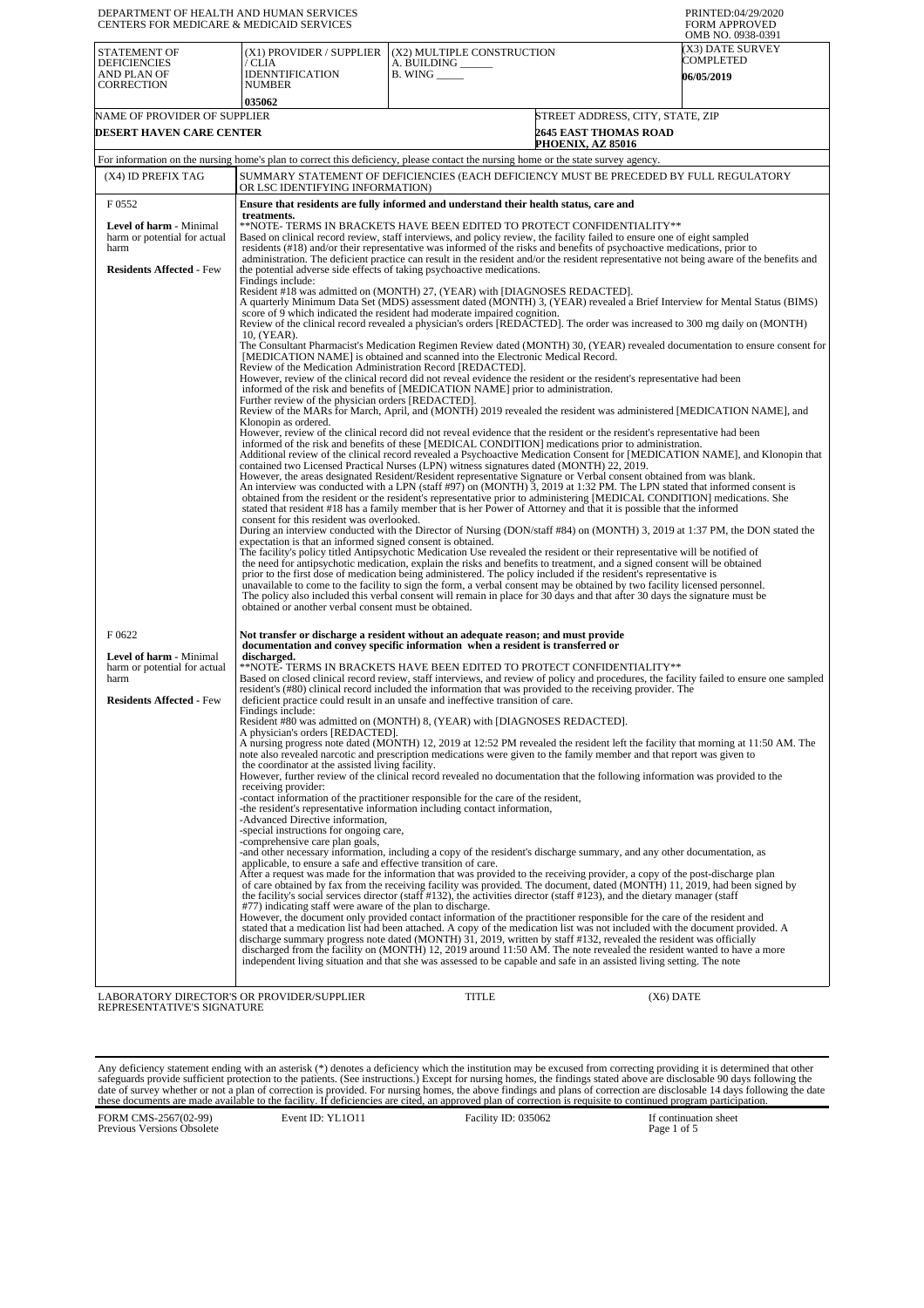| DEPARTMENT OF HEALTH AND HUMAN SERVICES<br><b>CENTERS FOR MEDICARE &amp; MEDICAID SERVICES</b>              |                                                                                                                                                                                                                                                 |                                                                                                                                                                                                                                                                                                                                                                                                                                                                                                                                                                                                                                                                                                                                                                                                                                                                                                                                                                                                                                                                                                                                                                                                                                                                                                                                                                                                                                                                                                                                                                                                                                                                                                                                                                                                                                                                                                                                                                                                                                                                                                                                                                                                                                                                                                                                                                                                                                                                                                      | PRINTED:04/29/2020<br><b>FORM APPROVED</b><br>OMB NO. 0938-0391                                                                                                                                                                                                                                                                                                                                                        |
|-------------------------------------------------------------------------------------------------------------|-------------------------------------------------------------------------------------------------------------------------------------------------------------------------------------------------------------------------------------------------|------------------------------------------------------------------------------------------------------------------------------------------------------------------------------------------------------------------------------------------------------------------------------------------------------------------------------------------------------------------------------------------------------------------------------------------------------------------------------------------------------------------------------------------------------------------------------------------------------------------------------------------------------------------------------------------------------------------------------------------------------------------------------------------------------------------------------------------------------------------------------------------------------------------------------------------------------------------------------------------------------------------------------------------------------------------------------------------------------------------------------------------------------------------------------------------------------------------------------------------------------------------------------------------------------------------------------------------------------------------------------------------------------------------------------------------------------------------------------------------------------------------------------------------------------------------------------------------------------------------------------------------------------------------------------------------------------------------------------------------------------------------------------------------------------------------------------------------------------------------------------------------------------------------------------------------------------------------------------------------------------------------------------------------------------------------------------------------------------------------------------------------------------------------------------------------------------------------------------------------------------------------------------------------------------------------------------------------------------------------------------------------------------------------------------------------------------------------------------------------------------|------------------------------------------------------------------------------------------------------------------------------------------------------------------------------------------------------------------------------------------------------------------------------------------------------------------------------------------------------------------------------------------------------------------------|
| STATEMENT OF<br><b>DEFICIENCIES</b><br>AND PLAN OF<br><b>CORRECTION</b>                                     | (X1) PROVIDER / SUPPLIER<br>/ CLIA<br><b>IDENNTIFICATION</b><br>NUMBER                                                                                                                                                                          | (X2) MULTIPLE CONSTRUCTION<br>A. BUILDING<br>$B.$ WING $\_\_\_\_\_\_\_\$                                                                                                                                                                                                                                                                                                                                                                                                                                                                                                                                                                                                                                                                                                                                                                                                                                                                                                                                                                                                                                                                                                                                                                                                                                                                                                                                                                                                                                                                                                                                                                                                                                                                                                                                                                                                                                                                                                                                                                                                                                                                                                                                                                                                                                                                                                                                                                                                                             | (X3) DATE SURVEY<br>COMPLETED<br><b>06/05/2019</b>                                                                                                                                                                                                                                                                                                                                                                     |
| NAME OF PROVIDER OF SUPPLIER                                                                                | 035062                                                                                                                                                                                                                                          |                                                                                                                                                                                                                                                                                                                                                                                                                                                                                                                                                                                                                                                                                                                                                                                                                                                                                                                                                                                                                                                                                                                                                                                                                                                                                                                                                                                                                                                                                                                                                                                                                                                                                                                                                                                                                                                                                                                                                                                                                                                                                                                                                                                                                                                                                                                                                                                                                                                                                                      | STREET ADDRESS, CITY, STATE, ZIP                                                                                                                                                                                                                                                                                                                                                                                       |
| DESERT HAVEN CARE CENTER                                                                                    |                                                                                                                                                                                                                                                 | PHOENIX, AZ 85016                                                                                                                                                                                                                                                                                                                                                                                                                                                                                                                                                                                                                                                                                                                                                                                                                                                                                                                                                                                                                                                                                                                                                                                                                                                                                                                                                                                                                                                                                                                                                                                                                                                                                                                                                                                                                                                                                                                                                                                                                                                                                                                                                                                                                                                                                                                                                                                                                                                                                    | <b>2645 EAST THOMAS ROAD</b>                                                                                                                                                                                                                                                                                                                                                                                           |
|                                                                                                             |                                                                                                                                                                                                                                                 | For information on the nursing home's plan to correct this deficiency, please contact the nursing home or the state survey agency.                                                                                                                                                                                                                                                                                                                                                                                                                                                                                                                                                                                                                                                                                                                                                                                                                                                                                                                                                                                                                                                                                                                                                                                                                                                                                                                                                                                                                                                                                                                                                                                                                                                                                                                                                                                                                                                                                                                                                                                                                                                                                                                                                                                                                                                                                                                                                                   |                                                                                                                                                                                                                                                                                                                                                                                                                        |
| (X4) ID PREFIX TAG                                                                                          | OR LSC IDENTIFYING INFORMATION)                                                                                                                                                                                                                 | SUMMARY STATEMENT OF DEFICIENCIES (EACH DEFICIENCY MUST BE PRECEDED BY FULL REGULATORY                                                                                                                                                                                                                                                                                                                                                                                                                                                                                                                                                                                                                                                                                                                                                                                                                                                                                                                                                                                                                                                                                                                                                                                                                                                                                                                                                                                                                                                                                                                                                                                                                                                                                                                                                                                                                                                                                                                                                                                                                                                                                                                                                                                                                                                                                                                                                                                                               |                                                                                                                                                                                                                                                                                                                                                                                                                        |
| F0622<br><b>Level of harm - Minimal</b><br>harm or potential for actual<br>harm                             | (continued from page 1)<br>her goal of returning to the more independent setting.                                                                                                                                                               | a friend had come to the facility on (MONTH) 12 to help her move her belongings. The note also included the<br>resident had become quite stable and pleasant during her stay at the facility, and that the resident was able to realize                                                                                                                                                                                                                                                                                                                                                                                                                                                                                                                                                                                                                                                                                                                                                                                                                                                                                                                                                                                                                                                                                                                                                                                                                                                                                                                                                                                                                                                                                                                                                                                                                                                                                                                                                                                                                                                                                                                                                                                                                                                                                                                                                                                                                                                              | included the resident and her family member had visited the assisted living facility prior to her move, and that her family member and                                                                                                                                                                                                                                                                                 |
| <b>Residents Affected - Few</b>                                                                             | follows the facility's discharge checklist.<br>clinical record.                                                                                                                                                                                 | An interview was conducted on (MONTH) 4, 2019 at 2:33 PM with a Licensed Practical Nurse (LPN/staff #39). He stated that<br>when a resident is discharged to another facility, the process includes completing a discharge summary, contacting the<br>of their medications. He said he also calls the other facility and gives them report, and then documents a<br>progress note with all the details and the time of discharge. The LPN stated he was involved in the discharge process of<br>resident #80. The LPN stated that he remembered calling the facility she was transferred to. He said he thought he<br>completed a discharge summary, but was unsure of where that information might be. The LPN also stated that the discharge<br>happened very quickly and that he thought he had taken care of all the discharge requirements. The LPN said he usually<br>An interview was conducted on (MONTH) 5, 2019 at 8:56 AM with the Director of Nursing (DON/staff #84). The DON stated that<br>his expectation is that the nursing discharge documentation include the date and time of discharge, the resident's general<br>condition of health, any treatments the resident is receiving, the resident's destination, who they went with, that the<br>education for medications were provided. He said that a copy of the discharge summary goes with the resident and<br>that resident #80's discharge summary may have been dropped due to the fact that it was a rapid discharge.<br>The facility's policy regarding Discharging the Resident revealed that if the resident is being discharged to another<br>facility, ensure that a transfer summary is completed and telephone report is called to the receiving facility. The policy<br>included assessing and documenting the resident's condition at discharge, including a skin assessment. The policy also<br>included recording other information in accordance with facility policy and professional standards of practice in the                                                                                                                                                                                                                                                                                                                                                                                                                                                                                          | resident's case-worker to make them aware and gathering copies of pertinent documentation such as the resident's face-sheet and a list<br>belongings went with them, a list of essential individuals who had been notified, whether or not medications were sent, and whether<br>one stays with the clinical record. The DON stated that the Interdisciplinary Team provides input to the discharge summary. He stated |
| F0660<br>Level of harm - Minimal<br>harm or potential for actual<br>harm<br><b>Residents Affected - Few</b> | preventable readmission.<br>Findings include:                                                                                                                                                                                                   | Plan the resident's discharge to meet the resident's goals and needs.<br>**NOTE- TERMS IN BRACKETS HAVE BEEN EDITED TO PROTECT CONFIDENTIALITY**<br>Based on clinical record review, staff interviews, and review of policy and procedures, the facility failed to ensure<br>to result in an ineffective transition to post-discharge care, and increases the risk factors leading to<br>Resident #80 was admitted on (MONTH) 8, (YEAR) with [DIAGNOSES REDACTED].                                                                                                                                                                                                                                                                                                                                                                                                                                                                                                                                                                                                                                                                                                                                                                                                                                                                                                                                                                                                                                                                                                                                                                                                                                                                                                                                                                                                                                                                                                                                                                                                                                                                                                                                                                                                                                                                                                                                                                                                                                   | discharge planning included developing a discharge care plan for one sampled resident (#80). The deficient practice has the potential                                                                                                                                                                                                                                                                                  |
|                                                                                                             | continue to assess for needs and significant changes.<br>the community.<br>A physician's orders [REDACTED].<br>her goal of returning to the more independent setting.                                                                           | An initial social service assessment dated (MONTH) 8, (YEAR) revealed the resident's expectation at admission was to<br>probably remain at the facility. The handwritten document included the Social Service Director (SSD/staff #132) would<br>Review of the comprehensive care plan dated (MONTH) 9, (YEAR), revealed no discharge care plan had been developed.<br>Mental Status (BIMS) which indicated the resident had no cognitive impairment. The assessment included the resident<br>expected to remain in the facility, but wanted to be asked on all assessments about returning to the community.<br>A psychosocial progress note dated (MONTH) 25, 2019 revealed staff #132 continued to be involved with providing primary<br>services to the resident which included compiling and sending referral packets to other facilities and the resident's case<br>manager as well as coordinating discharge date s and discharge plan of care paperwork with the facility's management team.<br>However, review of the clinical record revealed no discharge care plan had been initiated.<br>The quarterly MDS assessment dated (MONTH) 15, 2019 revealed a score of 15 on the BIMS which indicated the resident was<br>cognitively intact. The assessment also included there was no active discharge plan in place for the resident to return to<br>A discharge MDS assessment dated (MONTH) 12, 2019 revealed the resident's discharge was a planned discharge.<br>A discharge summary progress note dated (MÓNTH) 31, 2019, written by staff #132, revealed the resident was officially<br>discharged from the facility on (MONTH) 12, 2019 around 11:50 AM. The note revealed the resident wanted to have a more<br>independent living situation and that she was assessed to be capable and safe in an assisted living setting. The note<br>a friend had come to the facility on (MONTH) 12 to help her move her belongings. The note also included the<br>resident had become quite stable and pleasant during her stay at the facility, and that the resident was able to realize<br>An interview was conducted on (MONTH) 5, 2019 at 8:56 AM with the Director of Nursing (DON/staff #84). He stated the<br>resident's discharge processes may have been dropped due to the fact that it was a rapid discharge.<br>Review of the facility's policy titled Discharging the Resident revealed the discharge care plan was not addressed.                                             | The admission Minimum Data Set (MDS) assessment dated (MONTH) 16, (YEAR) revealed a score of 13 on the Brief Interview for<br>included the resident and her family member had visited the assisted living facility prior to her move, and that her family member and                                                                                                                                                   |
| F0661<br>Level of harm - Minimal<br>harm or potential for actual<br>harm<br><b>Residents Affected - Few</b> | provider at the time of a planned discharge.<br>Findings include:<br>A physician's orders [REDACTED].<br>the coordinator at the assisted living facility.<br>realize her goal of returning to the more independent setting.<br>assessment data. | Ensure necessary information is communicated to the resident, and receiving health care<br>**NOTE- TERMS IN BRACKETS HAVE BEEN EDITED TO PROTECT CONFIDENTIALITY**<br>Based on clinical record review, staff interviews, and policy review, the facility failed to develop a discharge summary for one<br>sampled resident (#80) that included a recapitulation of the resident's stay and a final summary of the resident's<br>status. The deficient practice could result in necessary information not being communicated at the time of discharge.<br>Resident #80 was admitted on (MONTH) 8, (YEAR) with [DIAGNOSES REDACTED].<br>note also revealed narcotic and prescription medications were given to the family member and that report was given to<br>A discharge MDS assessment dated (MONTH) 12, 2019 revealed the resident's discharge was a planned discharge.<br>A discharge summary progress note dated (MONTH) 31, 2019, written by the Social Service Director, revealed the resident was<br>officially discharged from the facility on (MONTH) 12, 2019 around 11:50 AM. The note revealed the resident wanted to have<br>a more independent living situation and that she was assessed to be capable and safe in an assisted living setting. The<br>note included the resident and her family member had visited the assisted living facility prior to her move, and that her<br>family member and a friend had come to the facility on (MONTH) 12 to help her move her belongings. The note also included<br>the resident had become quite stable and pleasant during her stay at the facility, and that the resident was able to<br>However, further review of the clinical record did not reveal a discharge summary that included a recapitulation of the<br>resident's stay and a final summary of the resident's status at the time of discharge.<br>An interview was conducted on (MONTH) 5, 2019 at 8:56 AM with the Director of Nursing (DON/staff #84). He stated the<br>resident's discharge processes may have been dropped due to the fact that it was a rapid discharge.<br>Review of the facility's policy titled Discharging the Resident revealed that if the resident is being discharged to another facility,<br>ensure that a transfer summary is completed and telephone report is called to the receiving facility. The policy<br>included assessing and documenting the resident's condition at discharge, including a skin assessment and documenting the | A nursing progress note dated (MONTH) 12, 2019 at 12:52 PM revealed the resident left the facility that morning at 11:50 AM. The                                                                                                                                                                                                                                                                                       |
| F0684                                                                                                       |                                                                                                                                                                                                                                                 | Provide appropriate treatment and care according to orders, resident's preferences and                                                                                                                                                                                                                                                                                                                                                                                                                                                                                                                                                                                                                                                                                                                                                                                                                                                                                                                                                                                                                                                                                                                                                                                                                                                                                                                                                                                                                                                                                                                                                                                                                                                                                                                                                                                                                                                                                                                                                                                                                                                                                                                                                                                                                                                                                                                                                                                                               |                                                                                                                                                                                                                                                                                                                                                                                                                        |
| Level of harm - Minimal<br>harm or potential for actual<br>harm                                             |                                                                                                                                                                                                                                                 |                                                                                                                                                                                                                                                                                                                                                                                                                                                                                                                                                                                                                                                                                                                                                                                                                                                                                                                                                                                                                                                                                                                                                                                                                                                                                                                                                                                                                                                                                                                                                                                                                                                                                                                                                                                                                                                                                                                                                                                                                                                                                                                                                                                                                                                                                                                                                                                                                                                                                                      |                                                                                                                                                                                                                                                                                                                                                                                                                        |
| <b>Residents Affected - Some</b>                                                                            |                                                                                                                                                                                                                                                 |                                                                                                                                                                                                                                                                                                                                                                                                                                                                                                                                                                                                                                                                                                                                                                                                                                                                                                                                                                                                                                                                                                                                                                                                                                                                                                                                                                                                                                                                                                                                                                                                                                                                                                                                                                                                                                                                                                                                                                                                                                                                                                                                                                                                                                                                                                                                                                                                                                                                                                      |                                                                                                                                                                                                                                                                                                                                                                                                                        |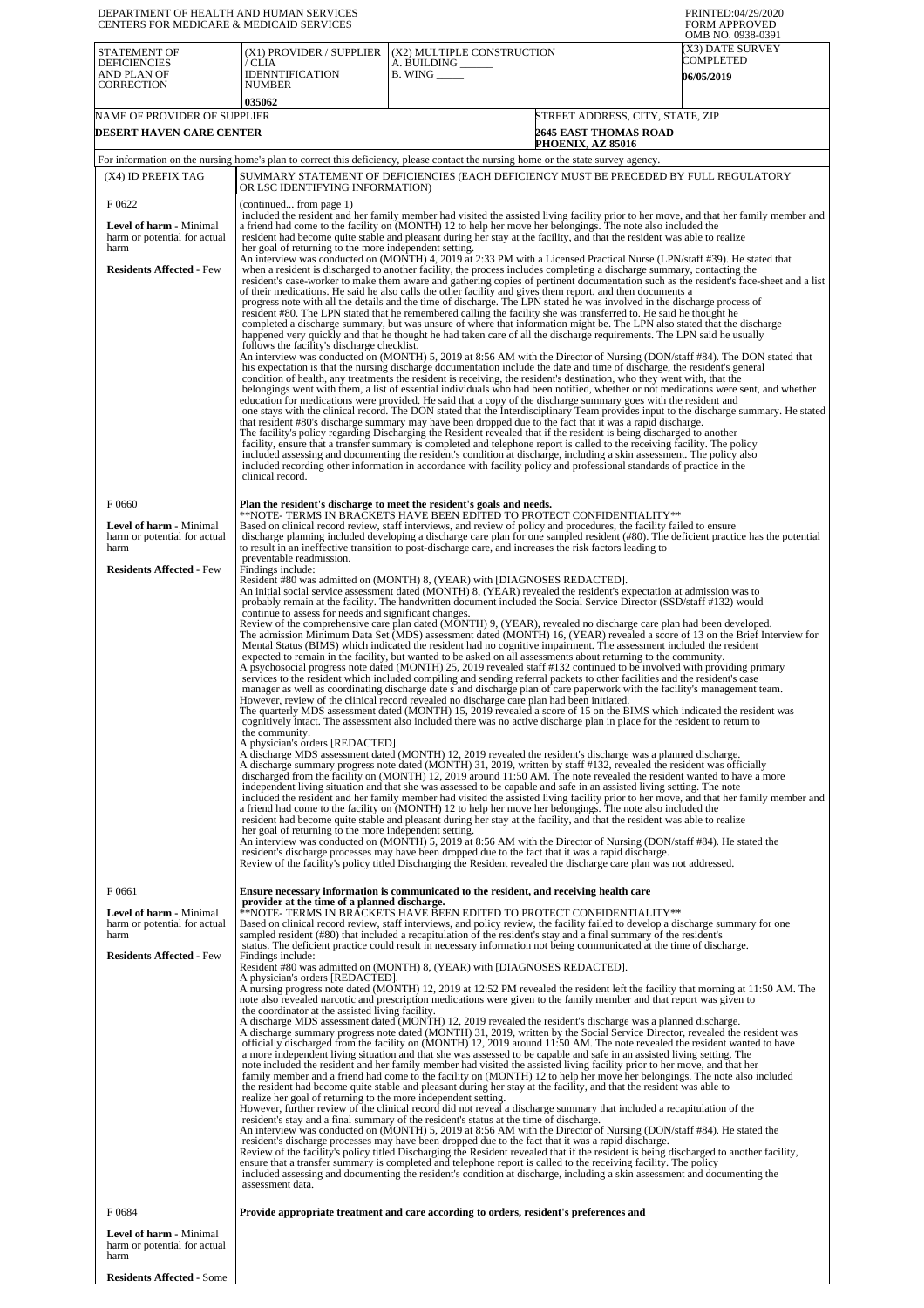FORM CMS-2567(02-99) Previous Versions Obsolete

Event ID: YL1O11 Facility ID: 035062 If continuation sheet<br>Page 2 of 5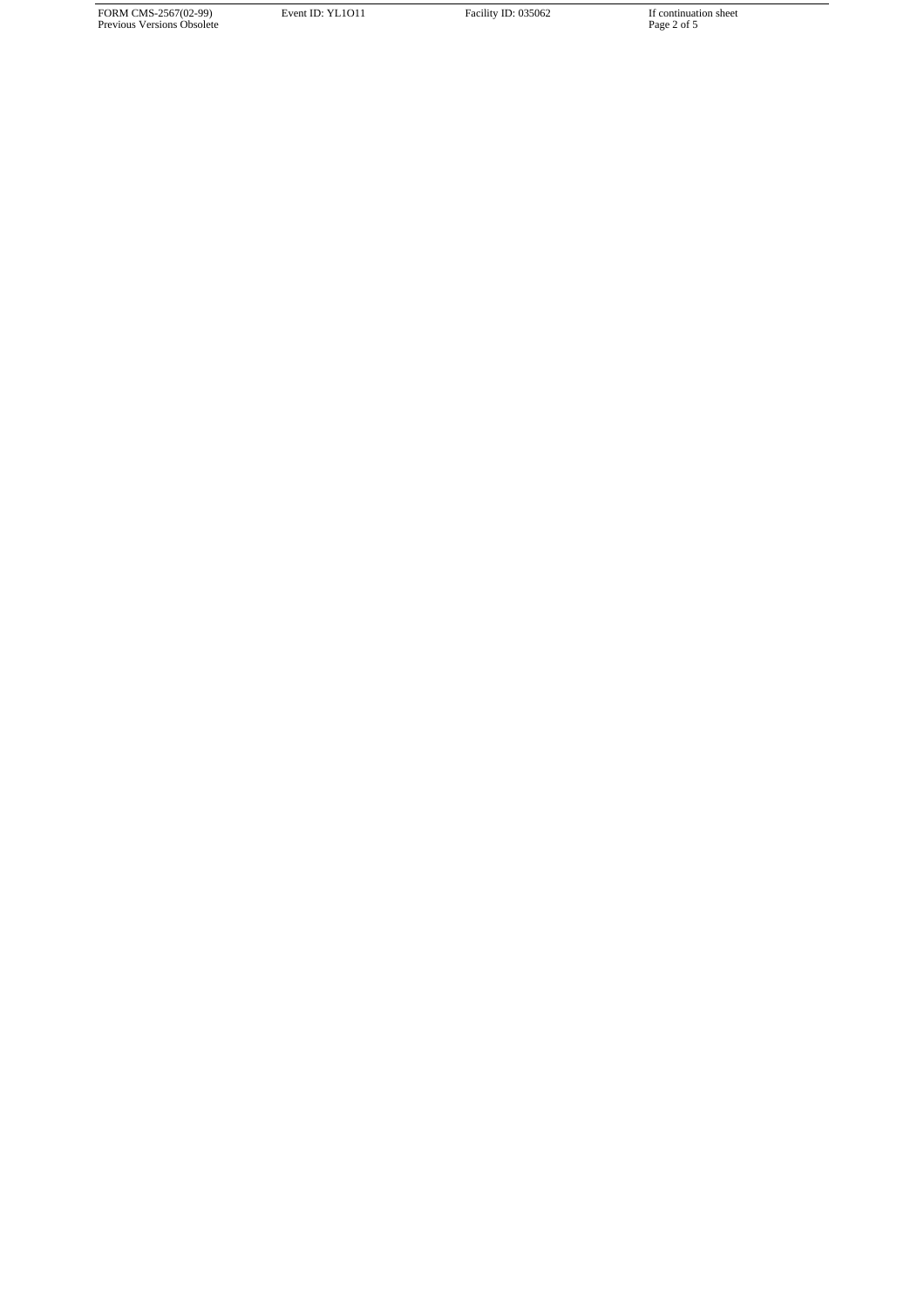| DEPARTMENT OF HEALTH AND HUMAN SERVICES<br>CENTERS FOR MEDICARE & MEDICAID SERVICES                                 |                                                                                                                                                                                                                                                                                                                            |                                                                                                                                                                                                                                                                                                                                                                                                                                                                                                                                                                                                                                                                                                                                                                                                                                                                                                                                                                                                                                                                                                                                                                                                                                                                                                                                                                                                                                                                                                                                                                                                                                                                                                                                                                                                                                                                                                                                                                                                                                                                                                                                                                                                                                                                                                                                                                                                                                                                                                                                                                                                                                                                                                                                                                                                                                                                                                                                                                                                        | PRINTED:04/29/2020<br><b>FORM APPROVED</b><br>OMB NO. 0938-0391 |
|---------------------------------------------------------------------------------------------------------------------|----------------------------------------------------------------------------------------------------------------------------------------------------------------------------------------------------------------------------------------------------------------------------------------------------------------------------|--------------------------------------------------------------------------------------------------------------------------------------------------------------------------------------------------------------------------------------------------------------------------------------------------------------------------------------------------------------------------------------------------------------------------------------------------------------------------------------------------------------------------------------------------------------------------------------------------------------------------------------------------------------------------------------------------------------------------------------------------------------------------------------------------------------------------------------------------------------------------------------------------------------------------------------------------------------------------------------------------------------------------------------------------------------------------------------------------------------------------------------------------------------------------------------------------------------------------------------------------------------------------------------------------------------------------------------------------------------------------------------------------------------------------------------------------------------------------------------------------------------------------------------------------------------------------------------------------------------------------------------------------------------------------------------------------------------------------------------------------------------------------------------------------------------------------------------------------------------------------------------------------------------------------------------------------------------------------------------------------------------------------------------------------------------------------------------------------------------------------------------------------------------------------------------------------------------------------------------------------------------------------------------------------------------------------------------------------------------------------------------------------------------------------------------------------------------------------------------------------------------------------------------------------------------------------------------------------------------------------------------------------------------------------------------------------------------------------------------------------------------------------------------------------------------------------------------------------------------------------------------------------------------------------------------------------------------------------------------------------------|-----------------------------------------------------------------|
| STATEMENT OF<br><b>DEFICIENCIES</b><br>AND PLAN OF<br><b>CORRECTION</b>                                             | (X1) PROVIDER / SUPPLIER<br>/ CLIA<br><b>IDENNTIFICATION</b><br>NUMBER<br>035062                                                                                                                                                                                                                                           | (X2) MULTIPLE CONSTRUCTION<br>A. BUILDING _<br>$B.$ WING $\_\_\_\_\_\_\_\$                                                                                                                                                                                                                                                                                                                                                                                                                                                                                                                                                                                                                                                                                                                                                                                                                                                                                                                                                                                                                                                                                                                                                                                                                                                                                                                                                                                                                                                                                                                                                                                                                                                                                                                                                                                                                                                                                                                                                                                                                                                                                                                                                                                                                                                                                                                                                                                                                                                                                                                                                                                                                                                                                                                                                                                                                                                                                                                             | (X3) DATE SURVEY<br>COMPLETED<br><b>06/05/2019</b>              |
| NAME OF PROVIDER OF SUPPLIER<br>DESERT HAVEN CARE CENTER                                                            |                                                                                                                                                                                                                                                                                                                            | <b>2645 EAST THOMAS ROAD</b><br>PHOENIX, AZ 85016                                                                                                                                                                                                                                                                                                                                                                                                                                                                                                                                                                                                                                                                                                                                                                                                                                                                                                                                                                                                                                                                                                                                                                                                                                                                                                                                                                                                                                                                                                                                                                                                                                                                                                                                                                                                                                                                                                                                                                                                                                                                                                                                                                                                                                                                                                                                                                                                                                                                                                                                                                                                                                                                                                                                                                                                                                                                                                                                                      | STREET ADDRESS, CITY, STATE, ZIP                                |
| (X4) ID PREFIX TAG                                                                                                  |                                                                                                                                                                                                                                                                                                                            | For information on the nursing home's plan to correct this deficiency, please contact the nursing home or the state survey agency.<br>SUMMARY STATEMENT OF DEFICIENCIES (EACH DEFICIENCY MUST BE PRECEDED BY FULL REGULATORY                                                                                                                                                                                                                                                                                                                                                                                                                                                                                                                                                                                                                                                                                                                                                                                                                                                                                                                                                                                                                                                                                                                                                                                                                                                                                                                                                                                                                                                                                                                                                                                                                                                                                                                                                                                                                                                                                                                                                                                                                                                                                                                                                                                                                                                                                                                                                                                                                                                                                                                                                                                                                                                                                                                                                                           |                                                                 |
| F0684                                                                                                               | OR LSC IDENTIFYING INFORMATION)                                                                                                                                                                                                                                                                                            |                                                                                                                                                                                                                                                                                                                                                                                                                                                                                                                                                                                                                                                                                                                                                                                                                                                                                                                                                                                                                                                                                                                                                                                                                                                                                                                                                                                                                                                                                                                                                                                                                                                                                                                                                                                                                                                                                                                                                                                                                                                                                                                                                                                                                                                                                                                                                                                                                                                                                                                                                                                                                                                                                                                                                                                                                                                                                                                                                                                                        |                                                                 |
| <b>Level of harm - Minimal</b><br>harm or potential for actual<br>harm<br><b>Residents Affected - Some</b>          | (continued from page 2)<br>goals.<br>Findings include:                                                                                                                                                                                                                                                                     | **NOTE- TERMS IN BRACKETS HAVE BEEN EDITED TO PROTECT CONFIDENTIALITY**<br>Based on clinical record review, interviews, and policy review, the facility failed to ensure one of eighteen sampled<br>residents (#3) received treatment and care in accordance with professional standards of practice, by failing to conduct<br>weekly skin assessments. The deficient practice could result in delayed identification and treatment of [REDACTED].                                                                                                                                                                                                                                                                                                                                                                                                                                                                                                                                                                                                                                                                                                                                                                                                                                                                                                                                                                                                                                                                                                                                                                                                                                                                                                                                                                                                                                                                                                                                                                                                                                                                                                                                                                                                                                                                                                                                                                                                                                                                                                                                                                                                                                                                                                                                                                                                                                                                                                                                                     |                                                                 |
|                                                                                                                     | mobility. Interventions included completing weekly skin checks.<br>A physician's orders [REDACTED].<br>weekly except on (MONTH) 13.<br>not documented it meant the assessments were not conducted.                                                                                                                         | Resident #3 was admitted to the facility on (MONTH) 5, 2019, with [DIAGNOSES REDACTED].<br>Review of the care plan dated (MONTH) 5, 2019, revealed the resident had a pressure ulcer to the coccyx related to decreased<br>The admission Minimum Data Set assessment dated (MONTH) 15, 2019, revealed the resident was severely cognitively impaired<br>regarding cognitive skills for daily decision making, The assessment included the resident had a stage 3 pressure ulcer.<br>Review of the Treatment Administration Record (TAR) for (MONTH) 2019, revealed initials that a skin assessment was conducted<br>However, review of the Skin Observation Tool form only revealed skin assessments for (MONTH) 21 and 28, 2019.<br>Review of the TAR for (MONTH) 2019, revealed initials that skin assessments were conducted weekly.<br>However, review of the Skin Observation Tool form only revealed skin assessments for (MONTH) 14 and 21, 2019.<br>Review of the TAR for (MONTH) and (MONTH) 2019, revealed initials that skin assessments were conducted weekly.<br>However, review of the clinical record revealed no Skin Observation Tool forms for (MONTH) or (MONTH) 2019.<br>An interview was conducted on (MONTH) 3, 2019 at 10:15 a.m., with a Licensed Practical Nurse (LPN/staff #39). The LPN stated<br>that he attempts to conduct skin assessments on resident #3 on shower days because he knows the resident is at risk for<br>skin breakdown. The LPN stated that although he regularly checks the resident's skin during shower time, he does not<br>document the skin assessments because the scheduled weekly skin assessment is not on his shift.<br>An interview was conducted on (MONTH) 3, 2019 at 12:44 p.m., with the Director of Nursing (DON/staff #84). The DON stated<br>that nurses are responsible for conducting and documenting the weekly skin assessments according to the schedule on the<br>TAR. He stated the results of the skin assessments are documented in the electronic record, and that if the results were<br>The facility's policy regarding Resident Skin Assessments revealed the policy of the facility is to assess all residents<br>weekly to identify risk for skin breakdown and assess current skin issues. The policy included all residents will be<br>assessed for skin risk using the assessment available in the electronic medical record.                                                                                                                                                                                                                                                                                                                                                                                                                                                                                                                                                                                     |                                                                 |
| F0727                                                                                                               |                                                                                                                                                                                                                                                                                                                            | Have a registered nurse on duty 8 hours a day; and select a registered nurse to be the                                                                                                                                                                                                                                                                                                                                                                                                                                                                                                                                                                                                                                                                                                                                                                                                                                                                                                                                                                                                                                                                                                                                                                                                                                                                                                                                                                                                                                                                                                                                                                                                                                                                                                                                                                                                                                                                                                                                                                                                                                                                                                                                                                                                                                                                                                                                                                                                                                                                                                                                                                                                                                                                                                                                                                                                                                                                                                                 |                                                                 |
| Level of harm - Minimal<br>harm or potential for actual                                                             | director of nurses on a full time basis.                                                                                                                                                                                                                                                                                   | Based on facility documents, staff interviews, and policy review, the facility failed to use the services of a Registered                                                                                                                                                                                                                                                                                                                                                                                                                                                                                                                                                                                                                                                                                                                                                                                                                                                                                                                                                                                                                                                                                                                                                                                                                                                                                                                                                                                                                                                                                                                                                                                                                                                                                                                                                                                                                                                                                                                                                                                                                                                                                                                                                                                                                                                                                                                                                                                                                                                                                                                                                                                                                                                                                                                                                                                                                                                                              |                                                                 |
| harm<br><b>Residents Affected - Some</b>                                                                            | Nurse (RN) for at least 8 consecutive hours a day, 7 days a week.<br>Findings include:<br>on (MONTH) 10, 2019 who provided services for at least 8 hours.<br>28, there was no RN who provided services for at least 8 hours.<br>there was no RN who provided services for at least 8 hours.<br>it is the regular schedule. | Review of the facility's daily staff posting records and the staff sign-in sheets for (MONTH) 2019 revealed there was no RN<br>Review of the daily staff posting records and the staff sign-in sheets for (MONTH) 2019 revealed that on (MONTH) 7, 21, and<br>Review of the daily staff posting records and the staff sign-in sheets for (MONTH) 2019 revealed that on (MONTH) 18, 25, and 26,<br>An interview was conducted with the staffing coordinator (staff #119) on (MONTH) 4, 2019 at 1:23 PM. Staff #119 stated that<br>on weekdays they have an RN on duty for at least 8 hours daily. She stated that on the weekends, they do not always have a<br>RN who provides services for at least 8 hours. Staff #119 stated the lack of RN coverage was not due to call offs but that<br>An interview was conducted with the Director of Nursing (DON/staff #80) on (MONTH) 4, 2019 at 3:02 PM. The DON stated that<br>they do not have a RN on the schedule for the weekends right now. He said RNs are hard to find.<br>The facility's policy titled Staffing revealed the facility maintains adequate staffing on each shift to ensure that<br>residents' needs and services are met. The policy also revealed licensed registered nursing and licensed nursing staff are<br>available to provide and monitor the delivery of resident care services. The policy did not include the facility must use<br>the services of a Registered Nurse for at least 8 consecutive hours a day, 7 days a week.                                                                                                                                                                                                                                                                                                                                                                                                                                                                                                                                                                                                                                                                                                                                                                                                                                                                                                                                                                                                                                                                                                                                                                                                                                                                                                                                                                                                                                                                                             |                                                                 |
| F0757<br><b>Level of harm - Minimal</b><br>harm or potential for actual<br>harm<br><b>Residents Affected - Some</b> | medications which may not be necessary.<br>Findings include:<br>Review of the physician orders [REDACTED].<br>as ordered.<br><b>IMEDICATION</b><br>and 28 for a pain level of 5.<br>pain<br>level of 0.<br>parameters.<br>(MONTH)<br>25 and 26 for a pain level of 5.<br>parameters.                                       | Ensure each resident's drug regimen must be free from unnecessary drugs.<br>**NOTE- TERMS IN BRAČKETS HAVE BEEN EDITED TO PROTECT ČONFIDENTIALITY**<br>Based on observations, staff interviews, clinical record review, and facility documentation and policy review, the facility<br>failed to ensure that 3 of 5 sampled residents (#13, #3, and #18) were free from unnecessary medications, by failing to<br>administer pain medications within the ordered parameters. This deficient practice could result in residents receiving<br>-Resident #13 was admitted (MONTH) 12, 2019 with [DIAGNOSES REDACTED].<br>Review of the admission Minimum Data Set (MDS) assessment dated (MONTH) 22, 2019, revealed the resident had severely<br>impaired cognitive skills for daily decision making. The MDS assessment also revealed the resident was receiving scheduled<br>and as needed (PRN) pain medication and had frequent pain at a pain level of 7 on a scale of 0 to 10.<br>The current care plan revealed the resident had pain related to chronic back and generalized pain. The goal was that the<br>resident would be free of pain as evidenced by her subjective statement. Interventions included administering medications<br>Review of the Medication Administration Record (MAR) for (MONTH) 2019 revealed the resident was administered<br>NAME 5 mg on (MONTH) 28 for a pain level of 0 and on (MONTH) 16 for a pain level of 4 and on (MONTH) 17, 18, 19, 22, 26,<br>Review of the MAR for (MONTH) 2019 revealed the resident was administered [MEDICATION NAME] 5 mg on (MONTH) 1 for a<br>Review of the MAR for (MONTH) 2019 revealed the resident was administered [MEDICATION NAME] 5 mg on (MONTH) 5,7,<br>and 20 for a pain level of 5 and on (MONTH) 27 for a pain level of 0.<br>Review of the Consultant Pharmacist Medication Regimen Review for (MONTH) 2019 included [MEDICATION NAME] had been<br>administered for pain rated at a 5. The review also included educating nursing on administering pain medications within the ordered<br>However, review of the MAR for (MONTH) 2019 again revealed the resident was administered [MEDICATION NAME] 5 mg on<br>Review of the clinical record revealed no documentation regarding administering [MEDICATION NAME] outside of the ordered<br>During an interview conducted with a Registered Nurse (RN/staff #127) on (MONTH) 4, 2019 at 9:15 AM, the RN stated that the<br>resident has Tylenol ordered for mild pain and [MEDICATION NAME] for severe pain. The RN further stated that she<br>administers the [MEDICATION NAME] within the ordered parameters.<br>-Resident #3 was admitted to the facility on (MONTH) 5, 2019, with [DIAGNOSES REDACTED].<br>Review of the care plan dated (MONTH) 5, 2019, revealed the resident had pain that appeared to be caused by musculoskeletal<br>impairment. Interventions included utilizing a pain management flow sheet and administering pain strategies according to |                                                                 |
| FORM CMS-2567(02-99)                                                                                                | Event ID: YL1011                                                                                                                                                                                                                                                                                                           | Facility ID: 035062                                                                                                                                                                                                                                                                                                                                                                                                                                                                                                                                                                                                                                                                                                                                                                                                                                                                                                                                                                                                                                                                                                                                                                                                                                                                                                                                                                                                                                                                                                                                                                                                                                                                                                                                                                                                                                                                                                                                                                                                                                                                                                                                                                                                                                                                                                                                                                                                                                                                                                                                                                                                                                                                                                                                                                                                                                                                                                                                                                                    | If continuation sheet                                           |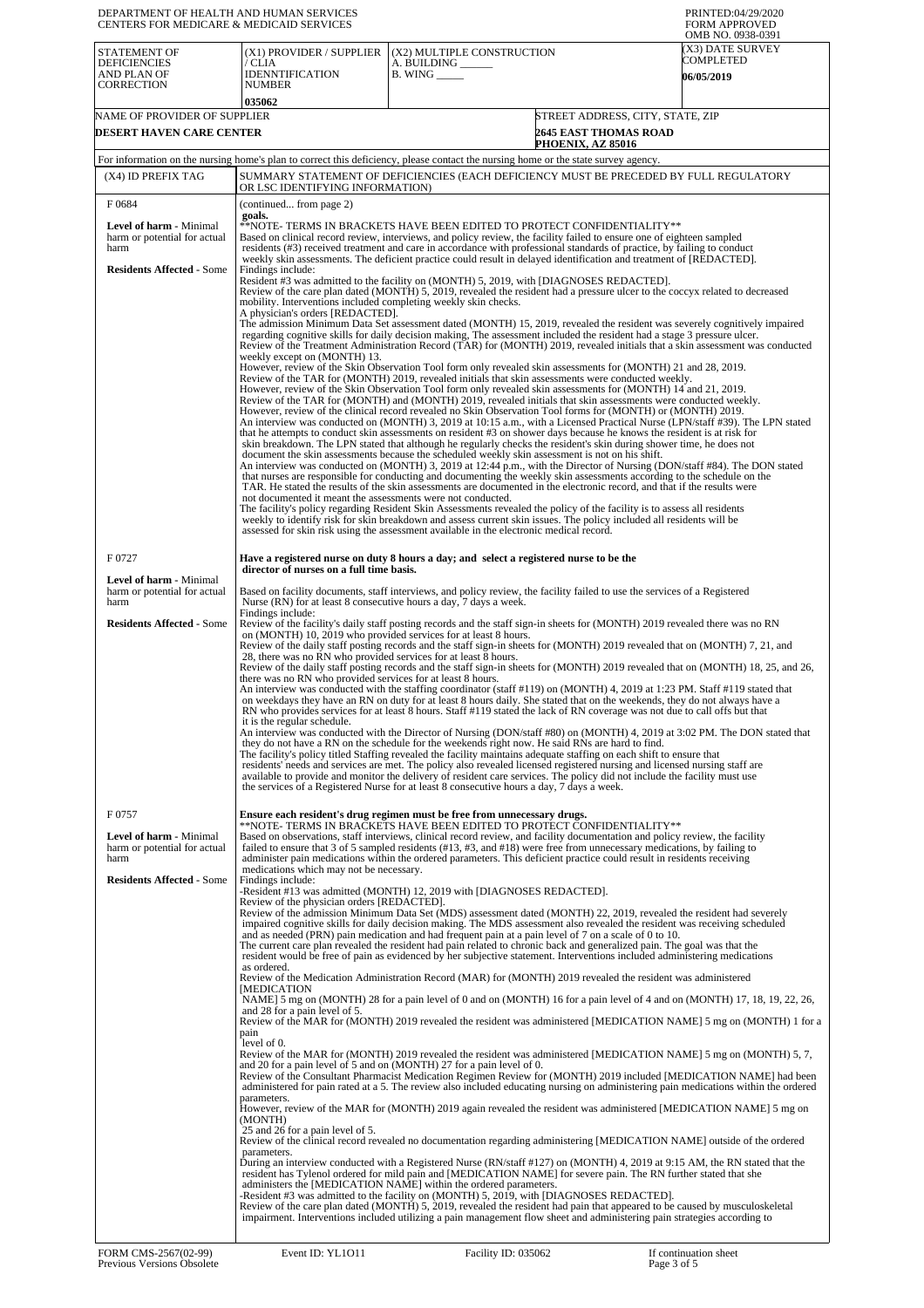| DEPARTMENT OF HEALTH AND HUMAN SERVICES<br>CENTERS FOR MEDICARE & MEDICAID SERVICES                 |                                                                                                                                                                                                                                                                                                                                                                                                                                                                                                                                                                           |                                                                                                                                                                                                                                                                                                                                                                                                                                                                                                                                                                                                                                                                                                                                                                                                                                                                                                                                                                                                                                                                                                                                                                                                                                                                                                                                                                                                                                                                                                                                                                                                                                                                                                                                                                                                                                                                                                                                                                                                                                                                                                                                                                                                                                                                                                                                                                                                                                                                                                                                                                                                                                                                                                                                                                                                                                                                                                                                                                                                                                                                                                                                                                                                                                                                                                                                                                                                                                                                                                                                                                                                                                                                                                                                                                                                       | PRINTED:04/29/2020<br><b>FORM APPROVED</b><br>OMB NO. 0938-0391 |
|-----------------------------------------------------------------------------------------------------|---------------------------------------------------------------------------------------------------------------------------------------------------------------------------------------------------------------------------------------------------------------------------------------------------------------------------------------------------------------------------------------------------------------------------------------------------------------------------------------------------------------------------------------------------------------------------|-------------------------------------------------------------------------------------------------------------------------------------------------------------------------------------------------------------------------------------------------------------------------------------------------------------------------------------------------------------------------------------------------------------------------------------------------------------------------------------------------------------------------------------------------------------------------------------------------------------------------------------------------------------------------------------------------------------------------------------------------------------------------------------------------------------------------------------------------------------------------------------------------------------------------------------------------------------------------------------------------------------------------------------------------------------------------------------------------------------------------------------------------------------------------------------------------------------------------------------------------------------------------------------------------------------------------------------------------------------------------------------------------------------------------------------------------------------------------------------------------------------------------------------------------------------------------------------------------------------------------------------------------------------------------------------------------------------------------------------------------------------------------------------------------------------------------------------------------------------------------------------------------------------------------------------------------------------------------------------------------------------------------------------------------------------------------------------------------------------------------------------------------------------------------------------------------------------------------------------------------------------------------------------------------------------------------------------------------------------------------------------------------------------------------------------------------------------------------------------------------------------------------------------------------------------------------------------------------------------------------------------------------------------------------------------------------------------------------------------------------------------------------------------------------------------------------------------------------------------------------------------------------------------------------------------------------------------------------------------------------------------------------------------------------------------------------------------------------------------------------------------------------------------------------------------------------------------------------------------------------------------------------------------------------------------------------------------------------------------------------------------------------------------------------------------------------------------------------------------------------------------------------------------------------------------------------------------------------------------------------------------------------------------------------------------------------------------------------------------------------------------------------------------------------------|-----------------------------------------------------------------|
| STATEMENT OF<br><b>DEFICIENCIES</b><br>AND PLAN OF<br><b>CORRECTION</b>                             | (X1) PROVIDER / SUPPLIER<br>/ CLIA<br><b>IDENNTIFICATION</b><br><b>NUMBER</b><br>035062                                                                                                                                                                                                                                                                                                                                                                                                                                                                                   | (X2) MULTIPLE CONSTRUCTION<br>A. BUILDING __<br>$B.$ WING $\_\_\_\_\_\_\_\$                                                                                                                                                                                                                                                                                                                                                                                                                                                                                                                                                                                                                                                                                                                                                                                                                                                                                                                                                                                                                                                                                                                                                                                                                                                                                                                                                                                                                                                                                                                                                                                                                                                                                                                                                                                                                                                                                                                                                                                                                                                                                                                                                                                                                                                                                                                                                                                                                                                                                                                                                                                                                                                                                                                                                                                                                                                                                                                                                                                                                                                                                                                                                                                                                                                                                                                                                                                                                                                                                                                                                                                                                                                                                                                           | (X3) DATE SURVEY<br>COMPLETED<br><b>06/05/2019</b>              |
| NAME OF PROVIDER OF SUPPLIER<br>DESERT HAVEN CARE CENTER                                            |                                                                                                                                                                                                                                                                                                                                                                                                                                                                                                                                                                           | <b>2645 EAST THOMAS ROAD</b><br>PHOENIX, AZ 85016                                                                                                                                                                                                                                                                                                                                                                                                                                                                                                                                                                                                                                                                                                                                                                                                                                                                                                                                                                                                                                                                                                                                                                                                                                                                                                                                                                                                                                                                                                                                                                                                                                                                                                                                                                                                                                                                                                                                                                                                                                                                                                                                                                                                                                                                                                                                                                                                                                                                                                                                                                                                                                                                                                                                                                                                                                                                                                                                                                                                                                                                                                                                                                                                                                                                                                                                                                                                                                                                                                                                                                                                                                                                                                                                                     | STREET ADDRESS, CITY, STATE, ZIP                                |
| (X4) ID PREFIX TAG                                                                                  |                                                                                                                                                                                                                                                                                                                                                                                                                                                                                                                                                                           | For information on the nursing home's plan to correct this deficiency, please contact the nursing home or the state survey agency.<br>SUMMARY STATEMENT OF DEFICIENCIES (EACH DEFICIENCY MUST BE PRECEDED BY FULL REGULATORY                                                                                                                                                                                                                                                                                                                                                                                                                                                                                                                                                                                                                                                                                                                                                                                                                                                                                                                                                                                                                                                                                                                                                                                                                                                                                                                                                                                                                                                                                                                                                                                                                                                                                                                                                                                                                                                                                                                                                                                                                                                                                                                                                                                                                                                                                                                                                                                                                                                                                                                                                                                                                                                                                                                                                                                                                                                                                                                                                                                                                                                                                                                                                                                                                                                                                                                                                                                                                                                                                                                                                                          |                                                                 |
| F0757                                                                                               | OR LSC IDENTIFYING INFORMATION)<br>(continued from page 3)                                                                                                                                                                                                                                                                                                                                                                                                                                                                                                                |                                                                                                                                                                                                                                                                                                                                                                                                                                                                                                                                                                                                                                                                                                                                                                                                                                                                                                                                                                                                                                                                                                                                                                                                                                                                                                                                                                                                                                                                                                                                                                                                                                                                                                                                                                                                                                                                                                                                                                                                                                                                                                                                                                                                                                                                                                                                                                                                                                                                                                                                                                                                                                                                                                                                                                                                                                                                                                                                                                                                                                                                                                                                                                                                                                                                                                                                                                                                                                                                                                                                                                                                                                                                                                                                                                                                       |                                                                 |
| Level of harm - Minimal<br>harm or potential for actual<br>harm<br><b>Residents Affected - Some</b> | the MAR and Treatment Administration Record (TAR).<br>PRN pain medication.<br>Review of the physician orders [REDACTED].                                                                                                                                                                                                                                                                                                                                                                                                                                                  | The admission MDS assessment dated (MONTH) 15, 2019, revealed the resident had severe cognitive impairment for daily<br>decision making. The assessment included the resident had daily non-verbal indicators of pain and received scheduled and<br>Review of the MAR for (MONTH) 2019, revealed the resident was administered [MEDICATION NAME] 50 mg for a pain level of 0                                                                                                                                                                                                                                                                                                                                                                                                                                                                                                                                                                                                                                                                                                                                                                                                                                                                                                                                                                                                                                                                                                                                                                                                                                                                                                                                                                                                                                                                                                                                                                                                                                                                                                                                                                                                                                                                                                                                                                                                                                                                                                                                                                                                                                                                                                                                                                                                                                                                                                                                                                                                                                                                                                                                                                                                                                                                                                                                                                                                                                                                                                                                                                                                                                                                                                                                                                                                                          |                                                                 |
|                                                                                                     | (MONTH) 10 and 14 and for a pain level of 4 on (MONTH) 22.<br>A physician order [REDACTED].<br>level of 6 on (MONTH) 8 and for a pain of 7 on (MONTH) 14.<br>level of 6 on (MONTH) 11 and 27.<br>the pharmacy review stated in-service/meeting 5/20/19.<br>parameters.<br>medication should match the ordered parameters.<br>medications.<br>Review of the active physician orders [REDACTED].<br>12,<br>$(YEAR)$ .<br>administered<br>according to the ordered pain parameters.<br>and 9 for<br>pain levels of 5.<br>nurses to follow the physician's orders [REDACTED]. | Review of the MAR for (MONTH) 2019, revealed the resident was administered [MEDICATION NAME] 50 mg 2 tablets for a pain<br>Review of the MAR for (MONTH) 2019, revealed the resident was administered [MEDICATION NAME] 50 mg 2 tablets for a pain<br>level of 7 on (MONTH) 4 and 27, and for a pain level of 0 on (MONTH) 11.<br>Review of the MAR for (MONTH) 2019, revealed the resident was administered [MEDICATION NAME] 50 mg 2 tablets for a pain<br>Review of a pharmacy consultant report dated (MONTH) 21, 2019, revealed that the resident's medications had been reviewed<br>with the following recommendation: [MEDICATION NAME] has been given outside of parameters - please educate nursing staff<br>that if medication is given outside of parameters, a progress note must indicate rationale for this. A handwritten note on<br>An interview was conducted on (MONTH) 3, 2019 at 12:29 p.m. with a Licensed Practical Nurse (LPN/staff #39). He stated that<br>the resident had orders to administer [MEDICATION NAME] 50 mg 1 or 2 tablets depending on the resident's level of pain. The<br>LPN stated that he has administered the [MEDICATION NAME] within the ordered parameters. The LPN also stated that he had<br>never encountered a situation where he felt it was necessary to administer pain medications outside of the ordered<br>An interview was conducted on (MONTH) 3, 2019 at 12:44 p.m. with the Director of Nursing (DON/staff #84). He stated that the<br>expectation is that PRN pain medications be administered according to the pain parameters and the time frame ordered by the<br>provider. The DON stated that all PRN pain medication orders should have pain parameters, and the administration of the<br>-Resident #18 was admitted on (MONTH) 27, (YEAR) with [DIAGNOSES REDACTED].<br>A quarterly MDS assessment dated (MONTH) 26, (YEAR) revealed a Brief Interview for Mental Status (BIMS) score of 9 which<br>indicated the resident had moderate impaired cognition. The assessment also included the resident received PRN pain<br>Review of the current care plan revealed the resident was on opioid medication therapy related to chronic pain.<br>Interventions included administering [MEDICATION NAME] medications as ordered by the physician.<br>Review of the MAR for (MONTH) (YEAR) revealed [MEDICATION NAME] was administered for a pain level of 5 on (MONTH)<br>A Consultant Pharmacist's Medication Regimen Review dated (MONTH) 30, (YEAR) revealed the resident was administered PRN<br>[MEDICATION NAME] (ordered for pain 6-10) for a pain level of 5 per the MAR for (MONTH) (YEAR). The pharmacist's<br>recommendation was Please ensure that nursing staff is educated on importance of adhering to PRN pain scale parameters.<br>Review of the MARs for (MONTH) (YEAR), and (MONTH) and (MONTH) 2019 revealed the PRN [MEDICATION NAME] was<br>However, review of the MAR for (MONTH) 2019 revealed the resident was administered [MEDICATION NAME] on (MONTH) 4<br>An interview was conducted on (MONTH) 3, 2019 at 1:32 PM with a LPN (staff #97). The LPN stated that before administering a<br>PRN opioid pain medication, she would ask the resident to rate the pain on a scale of 1-10. She stated that if the<br>resident's pain is below the ordered pain parameters, she would offer the resident a non-opioid [MEDICATION NAME].<br>An interview was conducted on (MONTH) 3, 2019 at 1:37 PM with the DON (staff #84). He stated that his expectation is for<br>The facility's policy titled Medication Administration revealed medications must be administered in accordance with the<br>orders. The policy also included PRN medications shall be administered per a physician's orders [REDACTED]. |                                                                 |
| F0758<br><b>Level of harm - Minimal</b><br>harm or potential for actual<br>harm                     | necessary and PRN use is limited.                                                                                                                                                                                                                                                                                                                                                                                                                                                                                                                                         | Implement gradual dose reductions (GDR) and non-pharmacological interventions, unless<br>contraindicated, prior to initiating or instead of continuing psychotropic medication;<br>and PRN orders for psychotropic medications are only used when the medication is<br>**NOTE- TERMS IN BRACKETS HAVE BEEN EDITED TO PROTECT CONFIDENTIALITY**<br>Based on clinical record review, staff interviews, and policy review, the facility failed to ensure one of eight sampled                                                                                                                                                                                                                                                                                                                                                                                                                                                                                                                                                                                                                                                                                                                                                                                                                                                                                                                                                                                                                                                                                                                                                                                                                                                                                                                                                                                                                                                                                                                                                                                                                                                                                                                                                                                                                                                                                                                                                                                                                                                                                                                                                                                                                                                                                                                                                                                                                                                                                                                                                                                                                                                                                                                                                                                                                                                                                                                                                                                                                                                                                                                                                                                                                                                                                                                            |                                                                 |
| <b>Residents Affected - Few</b>                                                                     | regarding progress and/or decline towards the therapeutic goal.<br>Findings include:<br>hitting, kicking, scratching, etc.                                                                                                                                                                                                                                                                                                                                                                                                                                                | residents (#39) received adequate monitoring for effectiveness of an antipsychotic medication, by failing to consistently<br>monitor and accurately document target behaviors. The deficient practice could result in information that is not accurate<br>Resident #39 was admitted on (MONTH) 26, (YEAR), with [DIAGNOSES REDACTED].<br>A quarterly Minimum Data Set (MDS) assessment dated [DATE] revealed the resident had moderately impaired skills for daily<br>cognitive decision making. The MDS assessment also included the resident had physical behaviors directed toward others such as<br>Review of the current care plan revealed the resident required [MEDICATION NAME] (antipsychotic medication) to help manage<br>and alleviate agitation, physically aggressive, and exit seeking behavior. The goal was that the resident would be<br>maintained on the lowest therapeutic medication dosage. Interventions included documenting any observed behavioral symptoms on<br>the Behavior Tracking Form and reporting any untoward effects and abnormalities to the physician.<br>The care plan also included the resident had behaviors related to dementia that included pacing or wandering the hallways<br>into other residents' rooms and exit seeking. The goal was that the resident will have fewer episodes of exit seeking.<br>Interventions included intervening as necessary to protect the rights and safety of other, approaching and speaking to the<br>resident in a calm manner, diverting the resident's attention, and removing the resident from the situation.<br>Review of the physician orders [REDACTED]. The orders included monitoring for combativeness, exit seeking, refusing care,                                                                                                                                                                                                                                                                                                                                                                                                                                                                                                                                                                                                                                                                                                                                                                                                                                                                                                                                                                                                                                                                                                                                                                                                                                                                                                                                                                                                                                                                                                                                                                                                                                                                                                                                                                                                                                                                                                                                                                                                                                                                     |                                                                 |
|                                                                                                     | the nurse was notified and assisted the CN[NAME]<br>taking personal items and was unable to be redirected.<br>behavior monitoring on the MAR indicated [REDACTED].                                                                                                                                                                                                                                                                                                                                                                                                        | agitation, physical aggression, wandering, and impulsivity and documenting the number of episodes observed.<br>A review of the behavior monitoring on the Medication Administration Record [REDACTED].<br>Further review of the behavior monitoring on the MAR indicated [REDACTED].<br>However, review of the Certified Nursing Assistant (CNA) behavior note dated (MONTH) 23, 2019 at 5:45 AM, revealed the<br>resident was very aggressive and refused to be directed when she wandered into other residents' rooms. The note included<br>Review of the CNA behavior note dated (MONTH) 26, 2019 at 7:24 PM, revealed the resident was wandering into resident rooms<br>Review of the CNA behavior note dated (MONTH) 27, 2019 at 9:48 PM revealed the resident was physically combative and<br>rejected care. The note included the resident was punching, kicking, hitting, and grabbing staff.<br>An interview was conducted with a Licensed Practical Nurse (staff #127) on 06/03/19 at 11:57 AM. Staff #127 stated that if<br>During an interview conducted with the Director Of Nursing (staff #84) on 06/03/19 at 1:47 PM, staff #127 stated that<br>failure to properly monitor and document behaviors is not acceptable.<br>The facility's policy regarding Antipsychotic Medication Use revealed nursing staff will document in detail a resident's                                                                                                                                                                                                                                                                                                                                                                                                                                                                                                                                                                                                                                                                                                                                                                                                                                                                                                                                                                                                                                                                                                                                                                                                                                                                                                                                                                                                                                                                                                                                                                                                                                                                                                                                                                                                                                                                                                                                                                                                                                                                                                                                                                                                                                                                                                                                                                                                                                     |                                                                 |
| FORM CMS-2567(02-99)                                                                                | Event ID: YL1011                                                                                                                                                                                                                                                                                                                                                                                                                                                                                                                                                          | Facility ID: 035062                                                                                                                                                                                                                                                                                                                                                                                                                                                                                                                                                                                                                                                                                                                                                                                                                                                                                                                                                                                                                                                                                                                                                                                                                                                                                                                                                                                                                                                                                                                                                                                                                                                                                                                                                                                                                                                                                                                                                                                                                                                                                                                                                                                                                                                                                                                                                                                                                                                                                                                                                                                                                                                                                                                                                                                                                                                                                                                                                                                                                                                                                                                                                                                                                                                                                                                                                                                                                                                                                                                                                                                                                                                                                                                                                                                   | If continuation sheet                                           |